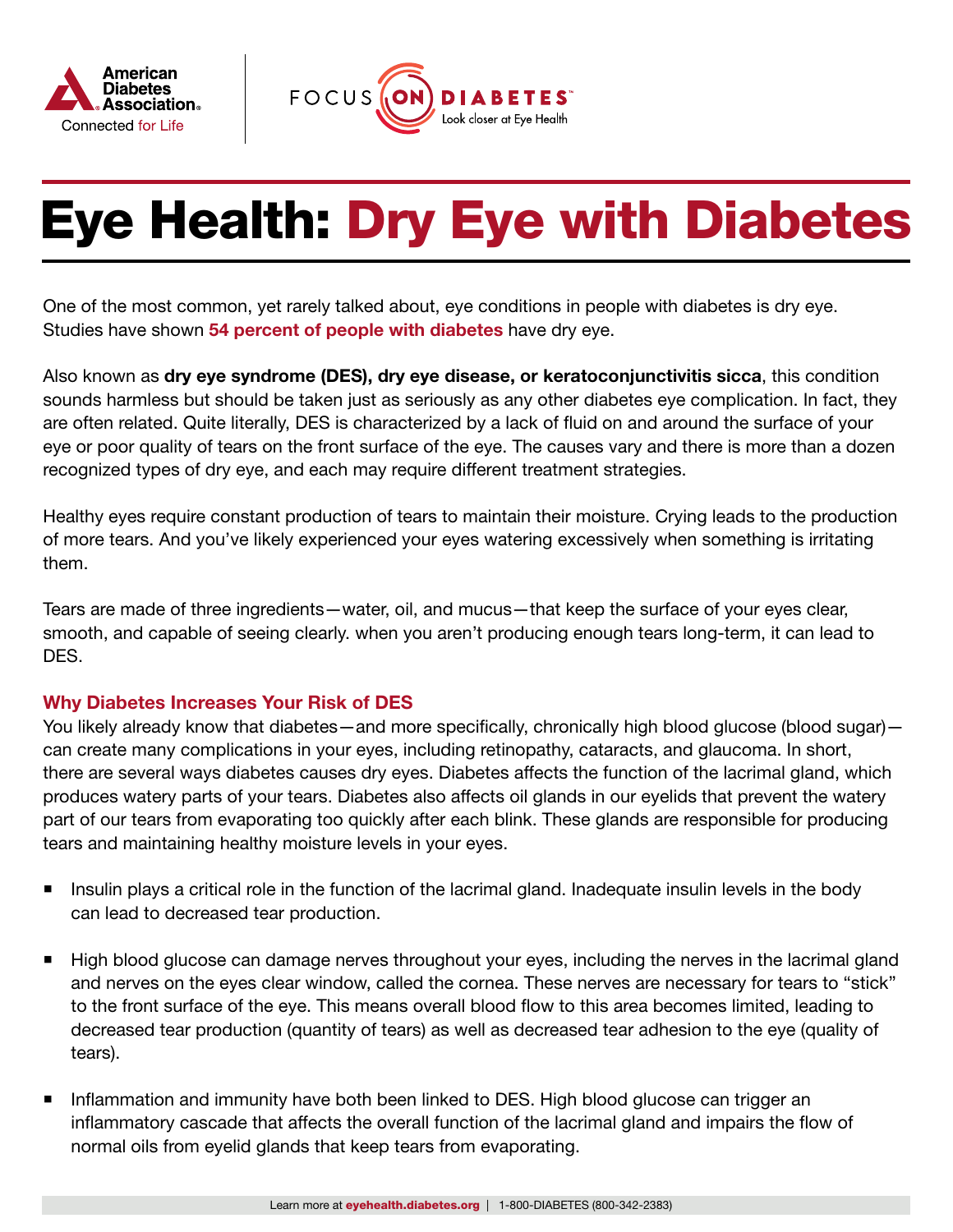



Like most diabetes complications, healthy blood glucose management and an **[A1C of less than 7 percent](https://www.diabetes.org/diabetes/a1c)** has been shown to help prevent diabetes-related eye complications like DES.

## What Causes Dry Eye Syndrome?

DES can affect people with and without diabetes, but it's important to consider the full variety of factors that can increase your risk of DES, some of which may be related to your diabetes management plan.

According to the **[American Academy of Ophthalmology](https://www.aao.org/eye-health/diseases/what-is-dry-eye)**, some of the most common causes and riskfactors for developing DES include:

- **Prolonged high blood glucose (blood sugar)**
- Topical medications used for other eye conditions
- Very dry climate
- Very smokey or windy environment
- **Excessive screen-time**
- Wearing contact lenses
- **LASIK** eye surgery
- **Hormonal changes (especially menopause)**
- **E** Certain eyelid conditions like **[entropion and ectropion](https://www.merckmanuals.com/home/eye-disorders/eyelid-and-tearing-disorders/entropion-and-ectropion)**
- Some medications for high blood pressure, allergies, sleeping, anxiety, depression, heartburn, and others
- Other chronic illnesses including rheumatoid arthritis, thyroid disease, and lupus

#### Symptoms of DES

 It might seem easy to overlook the seemingly subtle feelings of dry eye in the earlier stages, but if your symptoms develop and progress, you should reach out to your optometrist (eye doctor) or ophthalmologist as soon as possible.

#### Symptoms of dry eye include:

- **Figure 1** Frequent or constant stinging or burning
- **Presence of mucus on or around the eye**
- **Unexplained blurry vision**
- **Difficulty reading**
- $\blacksquare$  Redness of the eye
- **IFF** Irritation by environmental factors like wind or smoke
- Discomfort or pain when wearing contact lenses
- Excessive tears to compensate for chronic dryness

The last symptom may sound counterintuitive, but as your eyes desperately try to compensate for chronic dryness, they might overproduce tears.